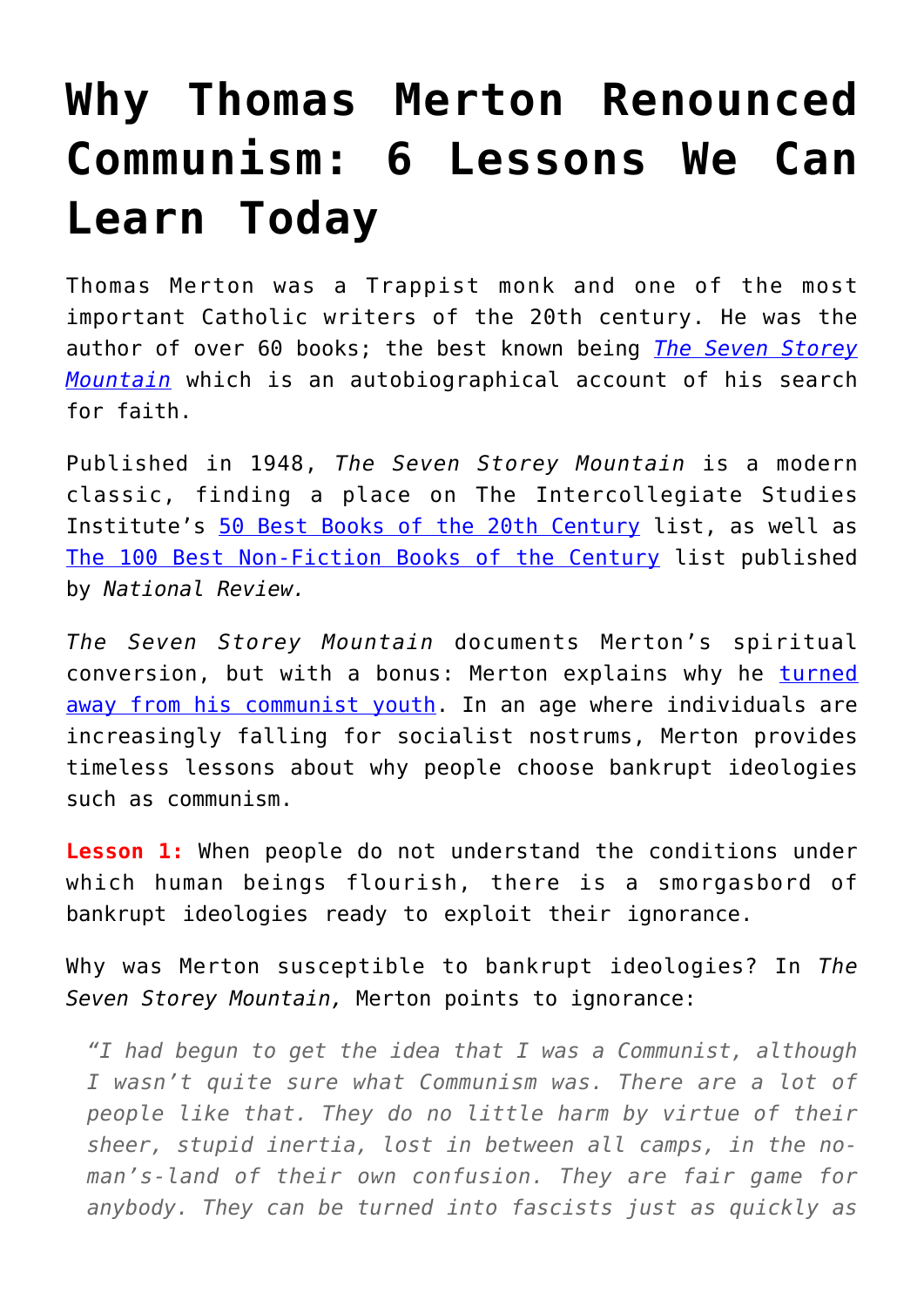*they can be pulled into line with those who are really Reds."*

**Lesson 2**: True believers can stay blind to reality for a long time. No one is exempt from **psychological biases** that screw up our cognitive abilities and decision-making. Today, how many wannabe socialists ignore the daily horrors occurring in Venezuela?

Merton encountered many people in the 1930s in New York City who were communists: "I found the New Masses [an American Marxist magazine] lying around the studios of my friends and, as a matter of fact, a lot of the people I met were either party members or close to being so." Like others he met, he believed many myths about the Soviet Union:

*"I had in my mind the myth that Soviet Russia was the friend of all the arts, and the only place where true art could find a refuge in a world of bourgeois ugliness. Where I ever got that idea is hard to find out, and how I managed to cling to it for so long is harder still, when you consider all the photographs there were, for everyone to see, showing the Red Square with gigantic pictures of Stalin hanging on the walls of the world's ugliest buildings—not to mention the views of the projected monster monument to Lenin, like a huge mountain of soap-sculpture, and the Little Father of Communism standing on top of it, and sticking out one of his hands."*

**Lesson 3**: There is all the difference between seeing a problem and recognizing a solution. Merton came to see a fallacy in his own thinking about problems and solutions. The same fallacy is widespread today. For example, there are issues with healthcare and education in America today, but it doesn't logically follow that a bigger role for government is the solution. Merton learned that it is not enough to see a problem:

*"The thing that made Communism seem so plausible to me was my*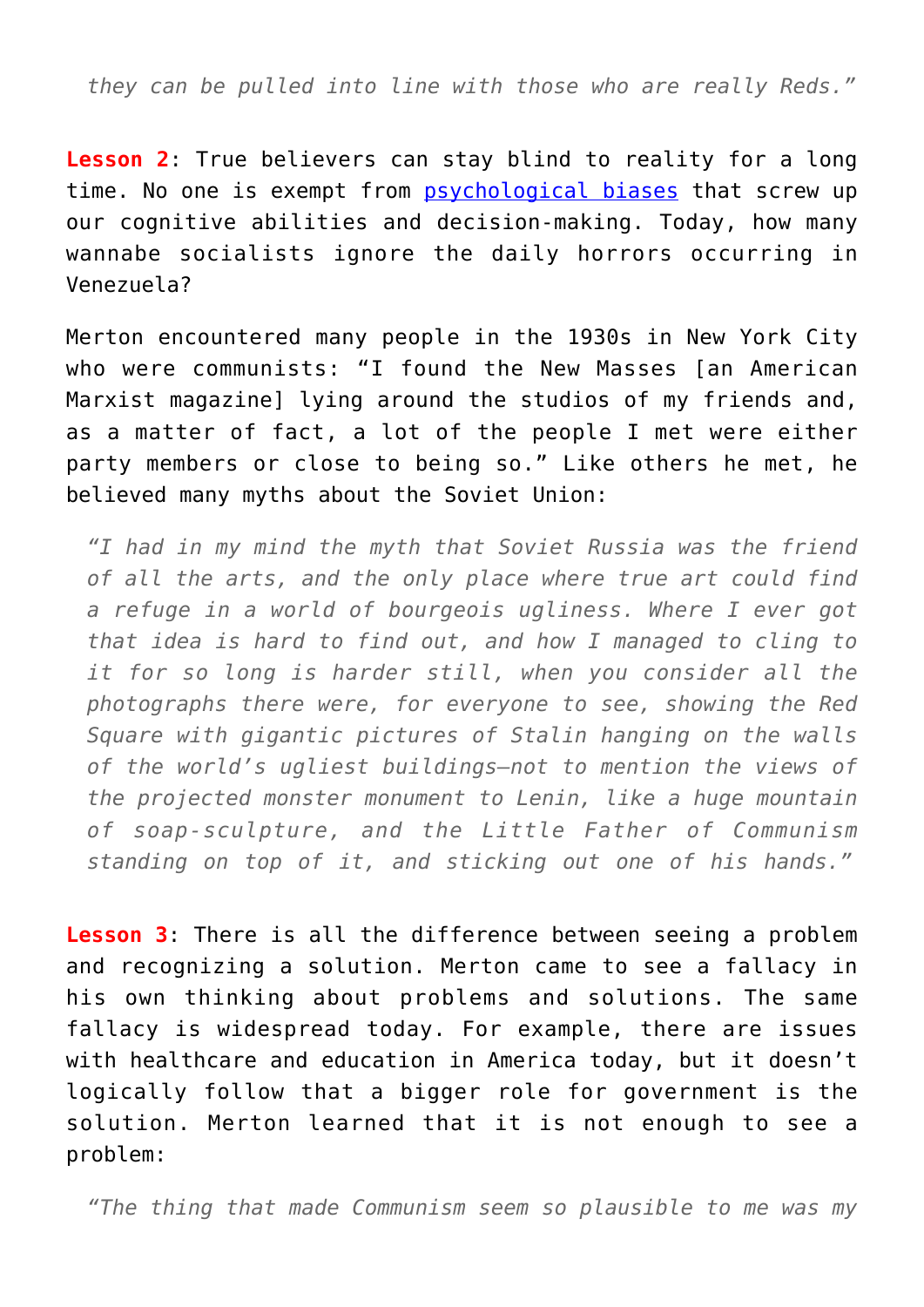*own lack of logic which failed to distinguish between the reality of the evils which Communism was trying to overcome and the validity of its diagnosis and the chosen cure."*

**Lesson 4:** Just because someone professes to be passionate about solving a problem is not evidence they are more caring than others. [Good intentions mean nothing](https://fee.org/articles/the-good-intentions-fallacy-is-driving-support-for-democratic-socialism/) if solutions are destructive policies. Merton wrote:

*"I would become one of the hundreds of thousands of people living in America who are willing to buy an occasional Communist pamphlet and listen without rancor to a Communist orator, and to express open dislike of those who attack Communism, just because they are aware that there is a lot of injustice and suffering in the world, and somewhere got the idea that the Communists were the ones who were most sincerely trying to do something about it."*

**Lesson 5**: There is morality; there are timeless principles of right and wrong. Merton learned the bankruptcy of communists: "They wanted to make everything right, and they denied all the criteria given us for distinguishing between right and wrong."

Merton learned bitter lessons about those with loud, passionate voices professing solutions with no foundation other than their own "strange, stubborn prejudices":

*"I had formed a kind of an ideal picture of Communism in my mind, and now I found that the reality was a disappointment. I suppose my daydreams were theirs also. But neither dream is true. I had thought that Communists were calm, strong, definite people, with very clear ideas as to what was wrong with everything. Men who knew the solution, and were ready to pay any price to apply the remedy. And their remedy was simple and just and clean, and it would definitely solve all the problems of society, and make men happy, and bring the world peace… But the trouble with their convictions was that*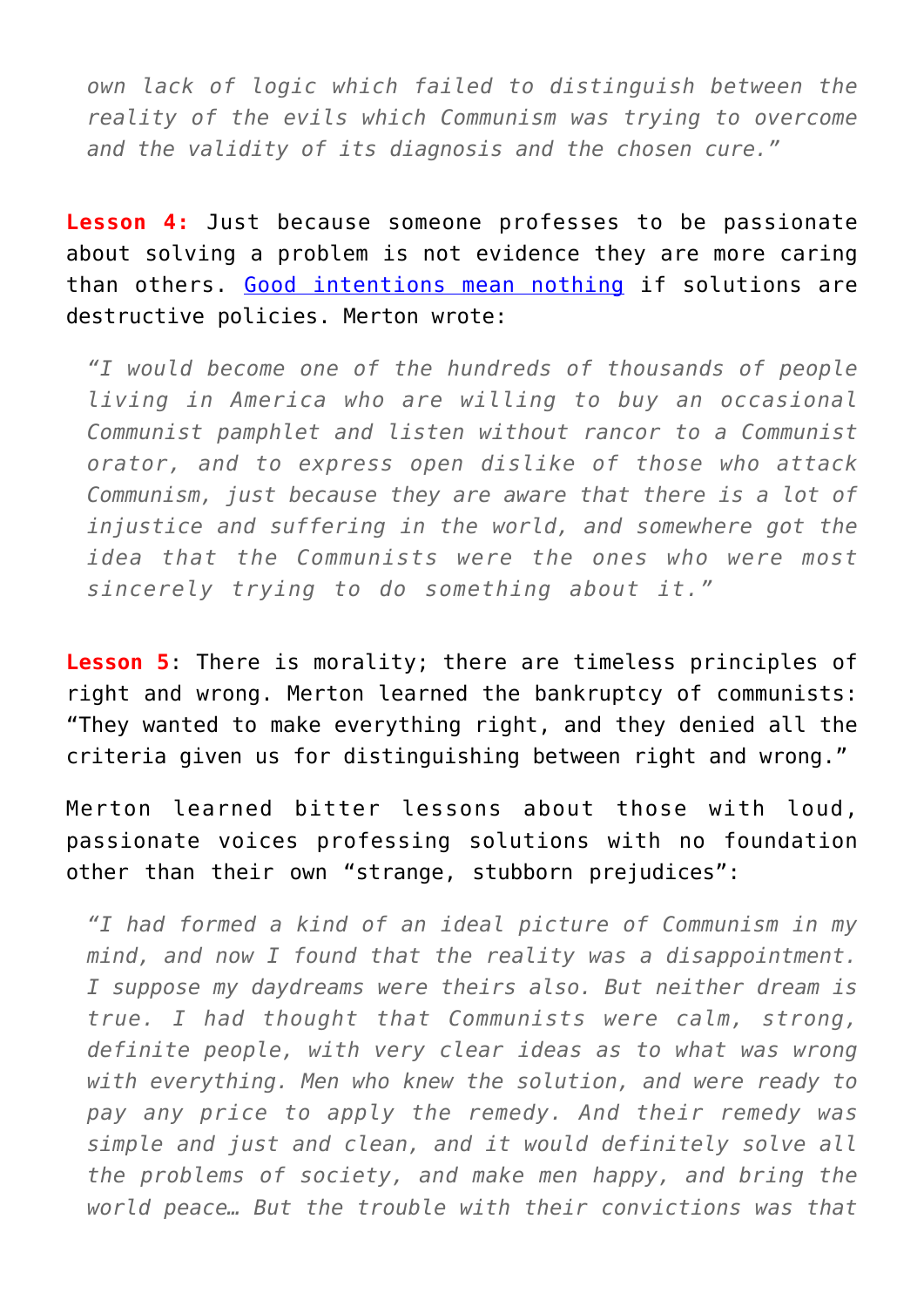*they were mostly strange, stubborn prejudices, hammered into their minds by the incantation of statistics, and without any solid intellectual foundation."*

## Merton continued, explaining that he came to understand communists had no moral center:

*"And having decided that God is an invention of the ruling classes, and having excluded Him, and all moral order with Him, they were trying to establish some kind of a moral system by abolishing all morality in its very source. Indeed, the very word morality was something repugnant to them."*

**Lesson 6:** Merton's experience provides a cautionary tale about the dangers of tribalism. Tribalism, in the form of identity politics, is ripping America apart today. Merton experienced tribal hatreds, even among communist factions:

*"And so it is an indication of the intellectual instability of Communism, and the weakness of its philosophical foundations, that most Communists are, in actual fact, noisy and shallow and violent people, torn to pieces by petty jealousies and factional hatreds and envies and strife. They shout and show off and generally give the impression that they cordially detest one another even when they are supposed to belong to the same sect. And as for the inter-sectional hatred prevailing between all the different branches of radicalism, it is far bitterer and more virulent than the more or less sweeping and abstract hatred of the big general enemy, capitalism. All this is something of a clue to such things as the wholesale executions of Communists who have moved their chairs to too prominent a position in the antechamber of Utopia which the Soviet Union is supposed to be."*

*The Seven Storey Mountain* is a timeless classic. Those with an open mind and heart can learn from Merton's mistakes and stop